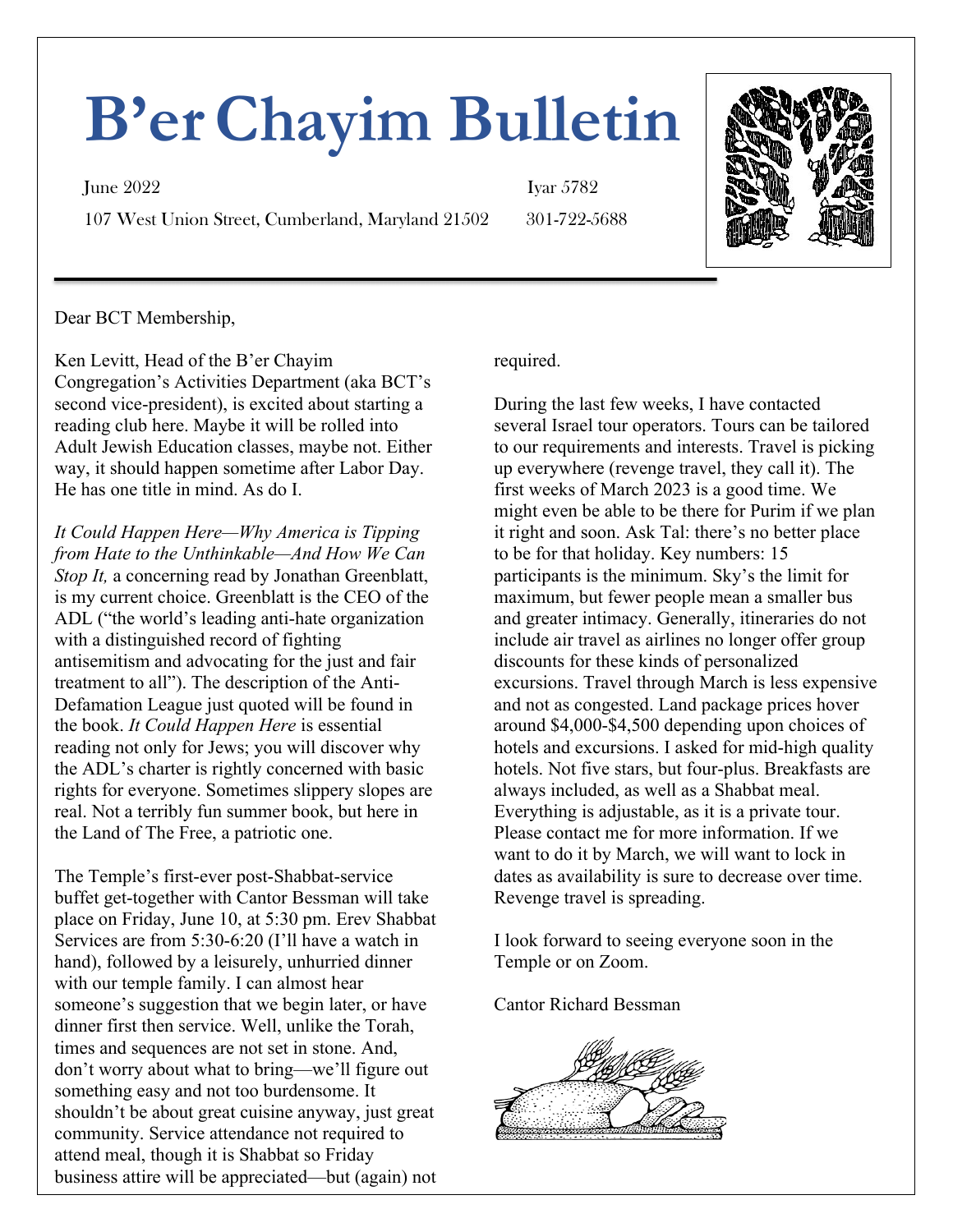#### **President's Corner:**

Dear Fellow Congregants and Friends of B'er Chayim,

When a substantial person dies, we are reminded of what's important and what isn't. Taking a little time out, we take note of the good things he or she brought our way. The passing of Lee Schwartz prompted many of us to sit together and also to eat and chat with one another as part of observing shiva. Those who did so found it a comfort. We were aware of loss, but took much solace in each other and the tradition. The time out was time well-spent. He will be missed.

There is also something to be said for our making hay while the sun shines. More specifically, it is time or past time for us to revisit questions related to strategic planning. Questions like "What kind of community do we want our congregation to be" need to be addressed. A URJ publication from 2016 sets forth Ten Commandments for Successful Strategic Planning, the first, third and fifth of which are here set forth.

1. Gather a diverse and representational committee.

3. Define goals of strategic planning process.

5. Involve the whole congregation and elicit feedback.

In short, if you regularly read this Bulletin, there can properly be a place for you in this process. Please step up, express some interest and concern. Please let me, Brian Lang, Ken Levitt or our immediate past President Bruce Dubins know that you have at least some interest in planning for our collective future. I would be happy to forward to you that 2016 article. It might be just the thing to overcome any hesitation. Our new office assistant Tal, can also send it to you. The Temple phone number is 301.722.5688 . Tal's email is admin@berchayim.org .

With every good wish for you and yours as the months roll by, Gregg Schaaf Current President 301.697.4804 cell  $schaafgreg@gmail.com$ 

#### **Yahrzeit Donations**

 $\overline{a}$ 

 Elise Sauer Henry Sauer Marlene Sallerson Seymour Sallerson Philip Lavine Milton Lavine Polly Hightower Patty Hightower Tadd and Sandy Schwab Leonard Schwab Paul Snow Charlie Snow Elizabeth Weisman Morris Baron and William Hirsch

#### Donor In Memory of

 Elena Manasse Bob Manasse and Henry Manasse Ferne Jaffe Gary Kaplon and Frank Kaplon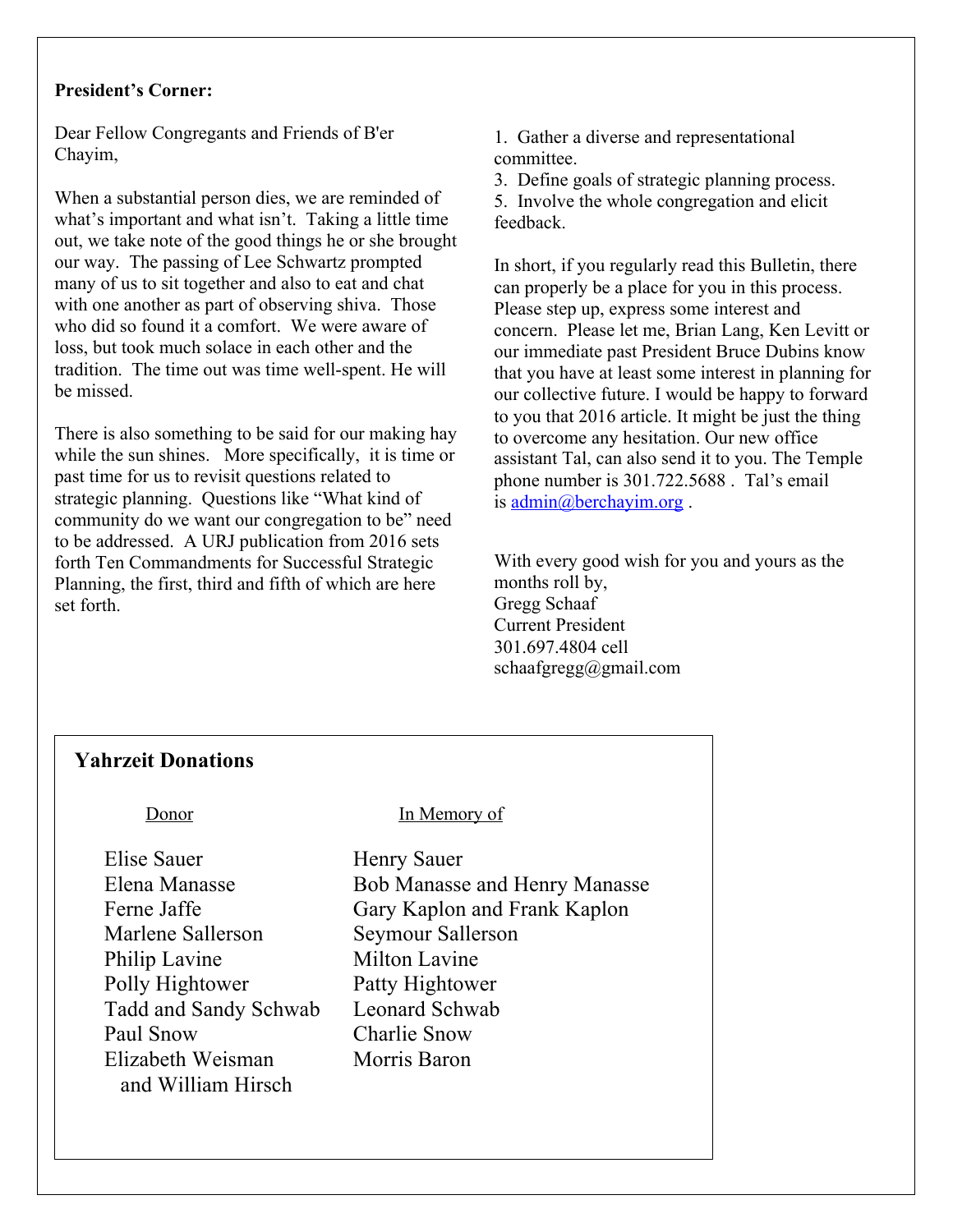## **June 2022**

Friday, June 3 No Service today

| Saturday, June 4  | $10:00$ am                          | <b>Shabbat Morning Service</b>        |
|-------------------|-------------------------------------|---------------------------------------|
| Thursday, June 9  | $7:00 \text{ pm} - 8:30 \text{ pm}$ | <b>Adult Hebrew/Education</b>         |
| Friday, June 10   | $5:30 \text{ pm}$                   | Buffet dinner/Erev Shabbat<br>Service |
| Friday, June 17   | $7:30 \text{ pm}$                   | <b>Erev Shabbat Service</b>           |
| Saturday, June 18 |                                     | No Torah Study today                  |
| Thursday, June 23 | $7:00 \text{ pm} - 7:45 \text{ pm}$ | <b>Adult Hebrew/Education</b>         |
| Friday, June 24   | $7:30 \text{ pm}$                   | <b>Erev Shabbat Service</b>           |
| Thursday, June 30 | $7:00 \text{ pm} - 8:30 \text{ pm}$ | <b>Adult Hebrew/Education</b>         |

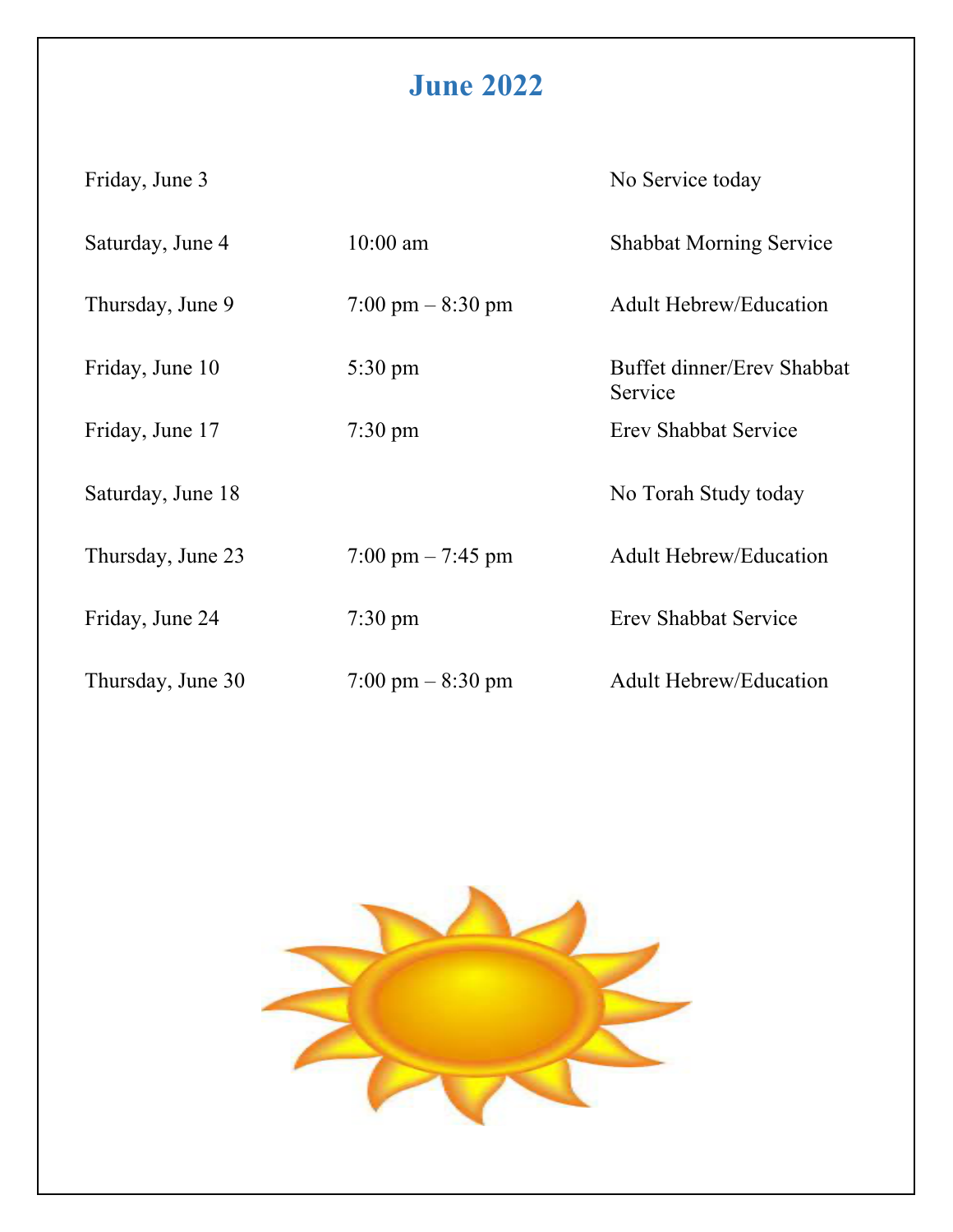### **We remember**

#### **Yahrzeits - week ending**

 **June 4, Sivan 5782** Bertha Esther Miller Gustav Eisenberg Mathilde Steinberger Lois Lazarus Schwab Rose Rothstein Solomon T. Abramson Yakov Kauffman Milton Lavine Patty Hightower Harold Marx Jacob Goodman Anne Pariser Louis Margolis Fred Brooks Jeanne Gerson Myer Cohen

#### **Yahrzeits - week ending June 11, Sivan 5782**

Hirsh Tzvi Schmier Sophie Rosenau David Sumner Mayo Rachael Silverman Charlotte Shapiro Arzt Arnie Sack Lawrence Peskin Maurice Wesoky Greta Granet Morris Dantzic Jacob Hersch

#### **Yahrzeits - week ending**

 **June 18, Sivan 5782** Charles Snow Michael Beerman Rose Dezen Jennie Finkelson Jenny Friedland Sylvia Lippel Daniel G. Schoffman Fannie Luddeke Helen Eisenberg Shimshan HaCohen Klein Max Greenbaum Paul Castelle Sue Warhaft Victor Weiss

#### **Yahrzeits - week ending June 25, Sivan 5782**

Albert C. Eskin Albert Eskin Albert Peskin Ellen R. Kline Lorraine Eisenberg Anna Maria Feldstein Hillel Bauer Ned Pariser Robert Kaplan Elliott Dantzic Ena Gurenson Frieda Schindler Kobre Isaac Richel Isaac Rubel Emmanuel M. Bernstein Myer Sigel Yetta Granet Kurt Gottlieb

Lena Scheinberg Louis P. Lutz Pauline B. Friedland

#### **Yahrzeits - week ending July 2, Tamuz 5782** Mary Schindler Liebowitz Willie Stein Abe W. Schwab Lee H. Waingold Mickey Parker Milton Gerson Myron Lee Cohn Zelda Stein Celia Isaacs Dora Fram A. Barnet Brumberg Harry Brock